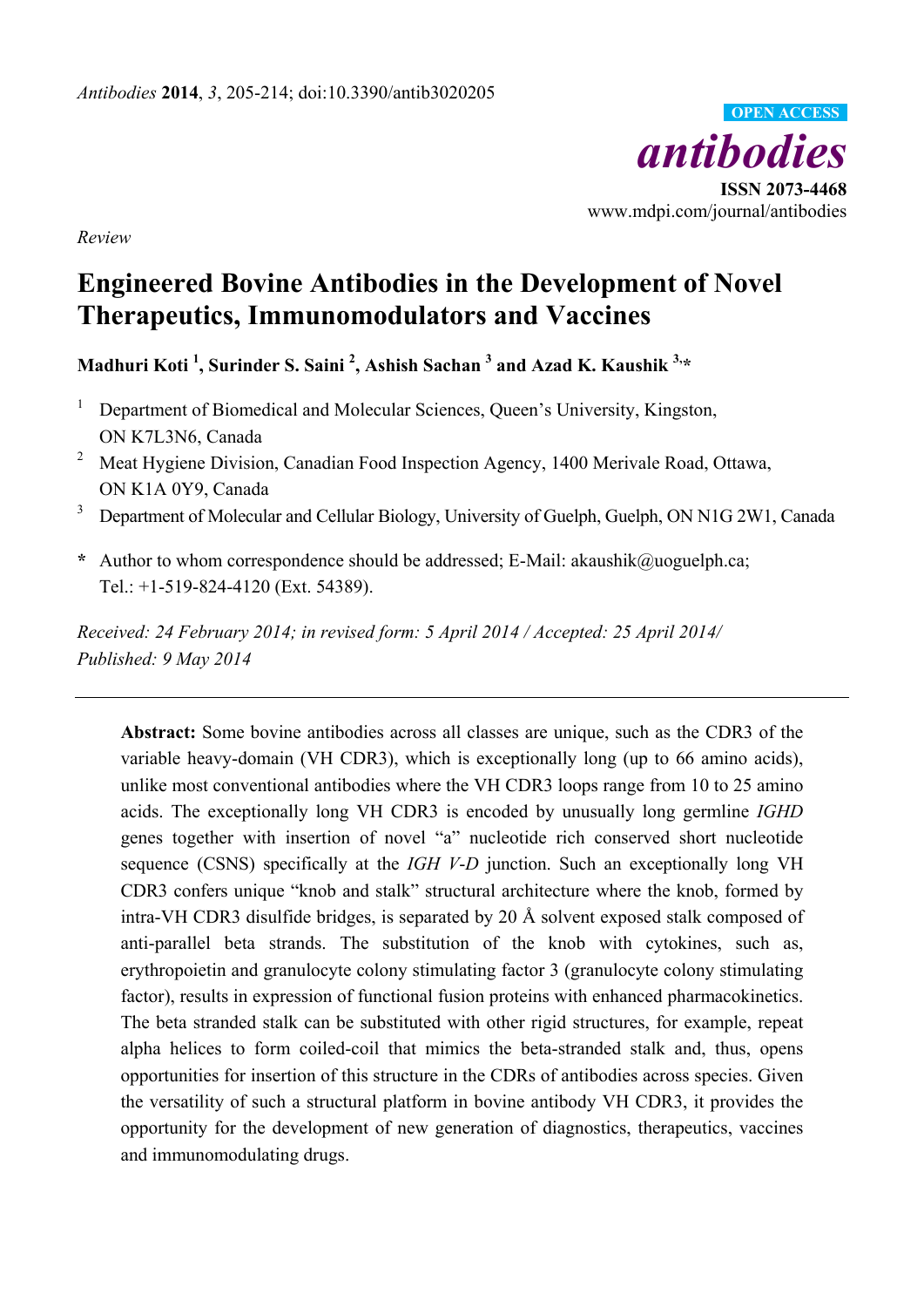**Keywords:** antibody; scFv; exceptionally long VH CDR3; antigenization; immunomodulation; virus neutralization; vaccine; immunotherapeutics

### **1. Introduction**

Two identical polypeptide chains of an immunoglobulin (IG), heavy (H)- and light (L)-chain, pair together and fold into domains where amino terminal comprises two antigen-binding sites of the same specificity [1]. The constant region domains constitute the carboxyl terminal responsible for a variety of biological effector functions, including the half-life of IG. Unlike other species, for example mice and humans, the bovine antibody repertoire is restrained by limited germline sequence divergence of genetic elements, both at the heavy (IGH)- and light kappa (IGK) or lambda (IGL) loci [2–4]. Based on the number of functional genetic elements, restricted combinatorial diversity (10*IGHV* × 13*IGHD*  $\times$  2*IGHJ*  $\times$  (8*IGKV*  $\times$  3*IGKJ* + 17*IGLV*  $\times$  2*IGLJ* = 1.5  $\times$  10<sup>4</sup>) is evident in the bovine antibody repertoire, far below the needed ability to recognize possible  $10<sup>8</sup>-10<sup>11</sup>$  epitopes. Our laboratory discovered that, in addition to known mechanisms of antibody diversification (e.g., somatic hypermutations, junctional flexibility including N or P additions), generation of an exceptionally long ( $\geq$ 50–61 amino acids) complementarity-determining region 3 (CDR3) of the variable heavy-domain (VH CDR3) in some cattle antibodies provides a new mechanism of antibody diversification [5–12] that seems to compensate for limited genetic combinatorial diversity for acquisition of required functional antibodymediated humoral immunity. Such an exceptionally long VH CDR3, with multiple cysteines, expressed in 8%–10% of circulating bovine B cells [6], is the first to be documented for an antibody in a species. The antibodies with such atypical VH CDR3 require restricted and specific V-LAMBDA and VH pairings where IG lambda chain does not make contact with the target epitope but provides the structural support to heavy chain variable domain that principally recognizes the antigen [7].

The exceptionally long VH CDR3 is found in all bovine antibody isotypes [13,14] and appears early during B cell ontogeny [8]. A recombination of germline *IGHV(BF4E9)*, single longest *IGHD2* and *IGHJ(pB7S2)* genes, together with novel conserved short nucleotide sequence (CSNS; 13–18 nucleotides; distinct from N- or P-additions) insertion specifically at IGH V-D junction (non-*IGHV and* non-*IGHD* origin) results in VH CDR3 size beyond germline recombination potential [6,8,10]. The mechanism for generation of such CSNS insertion that enhances VH CDR3 size considerably is yet to be understood. The unique structural features of the bovine antibodies with massive VH CDR3 and corresponding novel configuration of the antigen-combining site offer the potential for developing new generation of antibody-based therapeutics and vaccines [4,15]. Indeed, recent crystallization and X-ray diffraction analysis of bovine antibodies, BLV5B8 and BLV1H12 with exceptionally long VH CDR3 [6] developed in our laboratory, revealed a unique "stalk and knob" structure where the knob is formed by mini-domains created by intra-VH CDR3 disulfide bridges between multiple cysteine amino acids [16]. These VH CDR3 have an unusual architecture since beta strand "stalk" supports a disulfide-bonded "knob" resulting in mini-domains that provide functionally significant configurational diversity. Since antibodies or antibody-fragment related products are among the fastest growing new therapeutics [15], unique genetic, structural and configurational properties of bovine antibodies with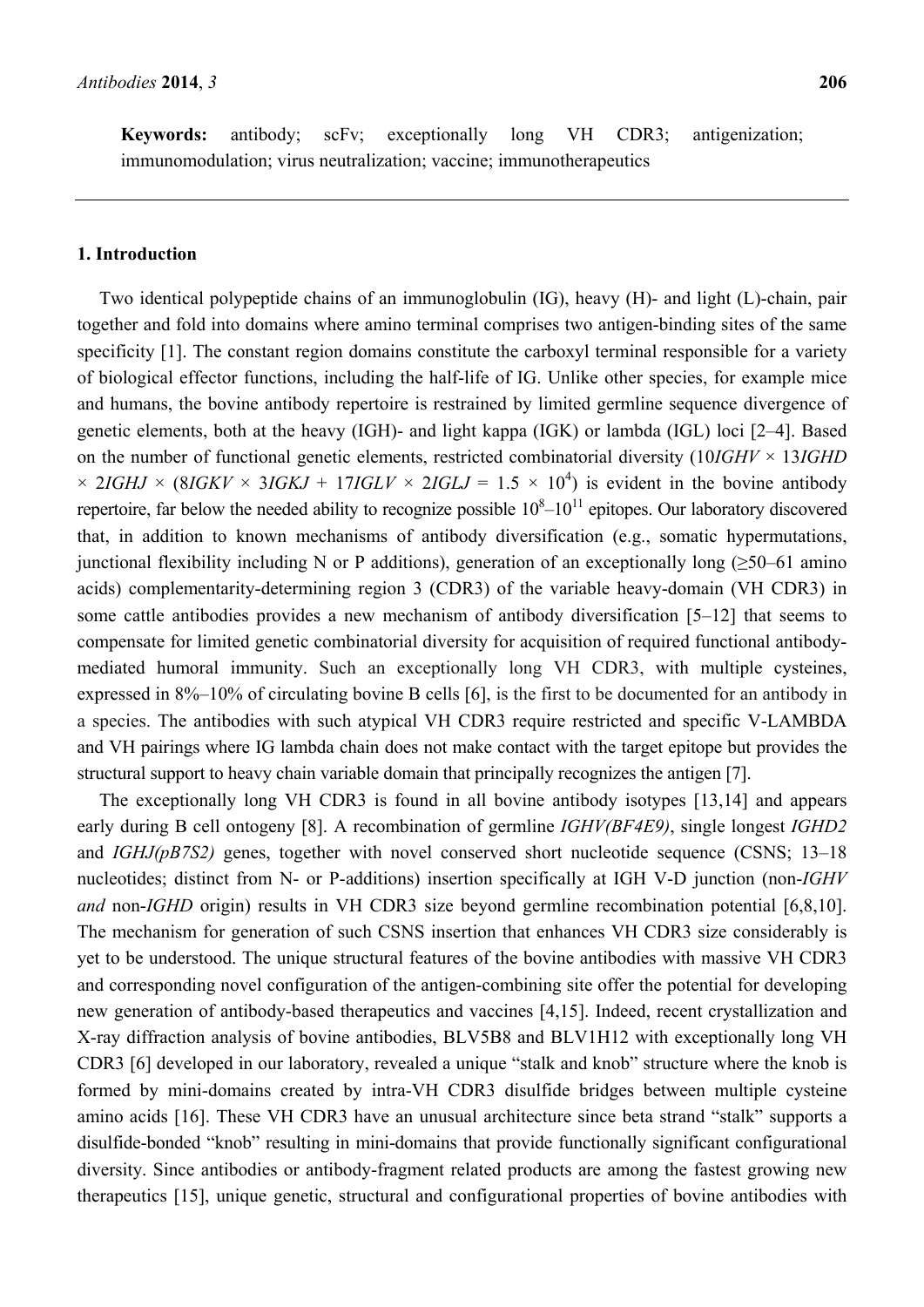exceptionally long VH CDR3 offer opportunities for the development of new antibody-based diagnostics, immunomodulators, therapeutics and vaccines.

#### **2. Designing Antibody Fragments of Desired Function**

The utilization of antibodies in clinical- or immuno-diagnosis, immunomodulation and disease prevention necessitates specific design and construction of antibody fragments or their derivatives to confer a desired function; for example, virus or toxin neutralization (Figure 1a), microbial agglutination and opsonization, complement-dependent cytotoxicity (CDC) and antibody-dependent cellular cytotoxicity (ADCC). The development of such tailor-designed antibodies is feasible because specific antibody effector functions are confined to a particular structural domain or specific sequence in the modular structure of an antibody. In this context, antibody fragments (reviewed elsewhere [15,17–20]) comprising VH and VL domains linked together, referred as single chain fragment variable (scFv), are capable of generating a functional antigen-combing site that can recognize an antigen and, also, neutralize a virus or toxin. Given the small molecular size of scFvs, these have a short half-life and are rapidly cleared *in vivo*. This characteristic is advantageous for clinical diagnostic purposes where radioisotope labeled antibody detects antigen via gamma imaging. Alternatively, the serum half-life of the scFv may be enhanced, if desired, through chemical (e.g., PEGylation) or genetic (expression as scFV-FCGRT (FcRn) fusion protein [21]) manipulation. Similarly the opsonization and phagocytic function can be tailored into an scFv by incorporating the relevant Fc domain with the desired target sequence. An insertion of the specific Fc domain at an appropriate location in scFv will also provide ADCC function, e.g., modifications aimed at enhancing FcγRIIIA binding. Similarly, IGHG CH2 or IGHM CH3 domains could be incorporated into scFv to insert complement-binding site with an objective to confer CDC function. The antibody fragments could also be designed to survive in the hostile gut environment, where these could be made resistant to the proteolytic degradation by including the polymeric immunoglobulin receptor (PIGR). From therapeutic perspective, a variety of molecules, e.g., drugs, immuno-pharmaceuticals, toxins, cytokines, *etc*. can be conjugated to the desired Fc subsequent to its expression as fusion protein together with antigen binding function of scFv (Figure 1b) [17,20]. Such variations aimed at conferring a desired effector function would provide useful diagnostics and therapeutics against infectious agents [22–25], cancers [26–28] and immune mediated diseases [29,30].

A unique structural feature of IG V-DOMAIN is that it is composed of hypervariable regions or CDR, three each on VH and VL domains, within relatively conserved four framework regions or FR [1,31,32]. A remarkable characteristic of the FR is that these provide the required molecular microenvironment that permit the CDR to extend into solvent in an immunologically accessible manner while retaining the required configurational structural support. This provides the structural basis of IG variable domain antigenicity that could reside in the FR (public) or CDR (private), termed as idiotype. Indeed, an idiotype (id) acts as IG variable domain epitope present on H and/or L chains forming a regulatory "id-anti-id" network [33–35]. In this context, it is important to note that genetic imprints of all antigens present in the universe  $(10^{8}-10^{11})$  are enshrined within the framework of "internal mirror image" as idiotype in the antibody repertoire. Given this intrinsic characteristic of the IG CDR, these could be genetically antigenized by grafting desired T and B cell epitopes (Figure 1c)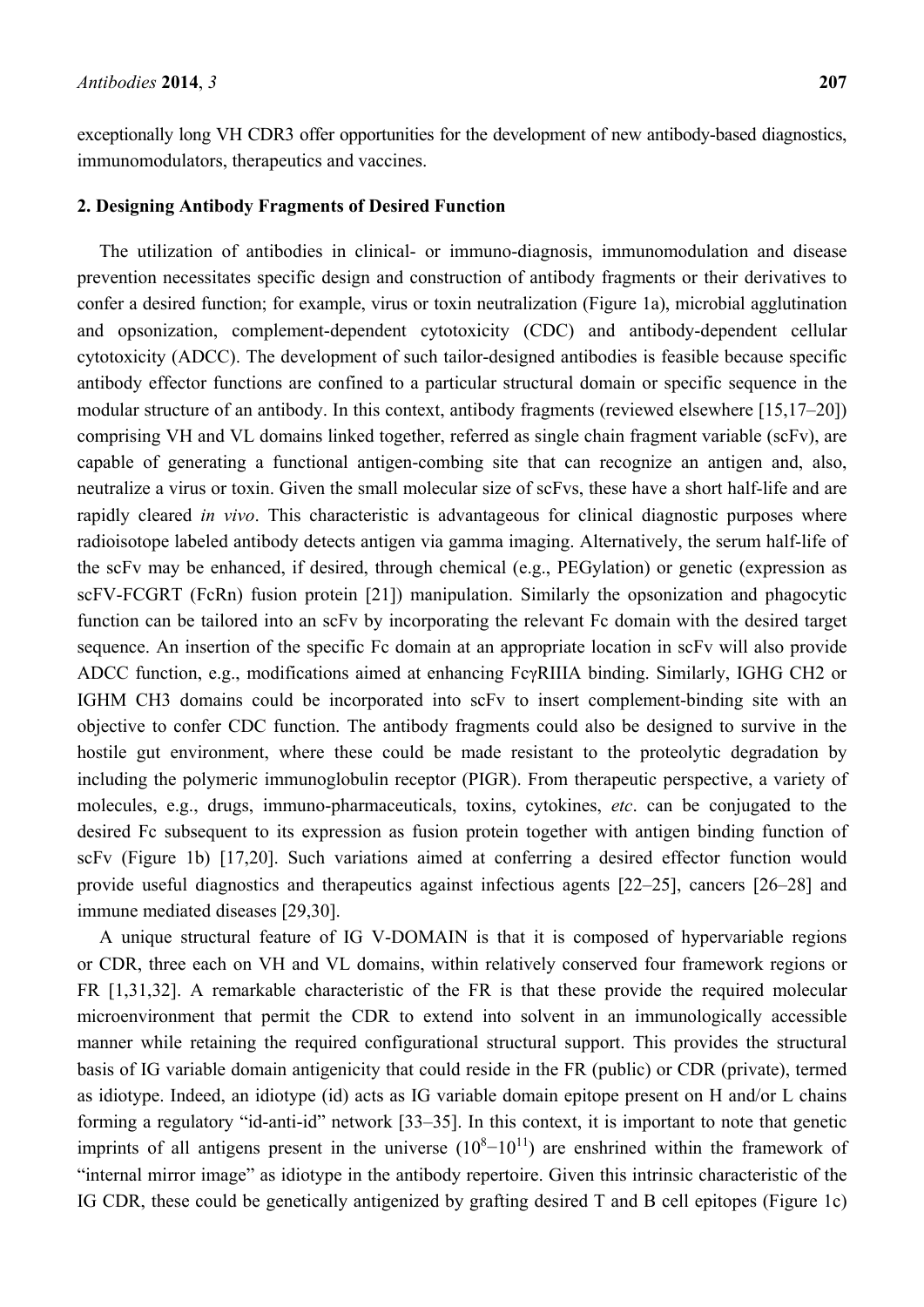to generate immune response upon immunization [36]. Indeed, viral T and B cell epitopes [37,38], parasitic B cell epitope [33] and CD4 molecule [39] have been used to antigenize IG that induced specific immune response subsequent to immunization. Unlike shorter VH CDR3 of mouse or human IG, exceptionally long VH CDR3 (>50 codons) with multiple cysteine amino acids of bovine IG is better suited for antigenization with configurational B cell epitopes for inducing humoral immunity. The properties of selected configurational epitope grafted onto VH CDR3 of bovine scFv would confer upon it the dominant immunogenicity. Since idiotype of an IG is known to be antigenic [33,34,36–42], grafted epitope(s) onto the CDR will antigenize the IG fragment. Similarly, immunoregulatory molecules such as cytokines could be grafted onto a CDR (Figure 1c) with an objective to enhance their half-life *in vivo* and/or sustained desired regulatory functions. Given the "knob and stalk" structural configuration of the bovine VH CDR3, it would provide the molecular solvent exposed environment sustained by the FR to display desired epitopes or regulatory cytokines in an immunologically-accessible and configurationally-suitable way to achieve the desired function. The antigenized IG or its fragment variable (Fv), by desired epitope grafting, will upon immunization elicit the targeted immune response. Similarly, grafting of an immunomodulating cytokine would engage in effector function with desired enhanced half-life *in vivo*.

**Figure 1.** Diagrammatic representation of antibody fragment, scFv, design for virus or toxin neutralization function (**a**); expression as fusion protein with cytokine, e.g., interferon-ϒ for multiple combined functions, such as, virus neutralization, innate and cell mediated immunity against a virus (**b**); and epitope or cytokine grafting in the CDR3H of bovine scFv to achieve antigenization or immunomodulation function (**c**). \* Indicates three FR amino acids before VH CDR1.



b. Multifunctional scFv with with virus neutralization ability together with interferon-y modulated innate and cell mediated immunity.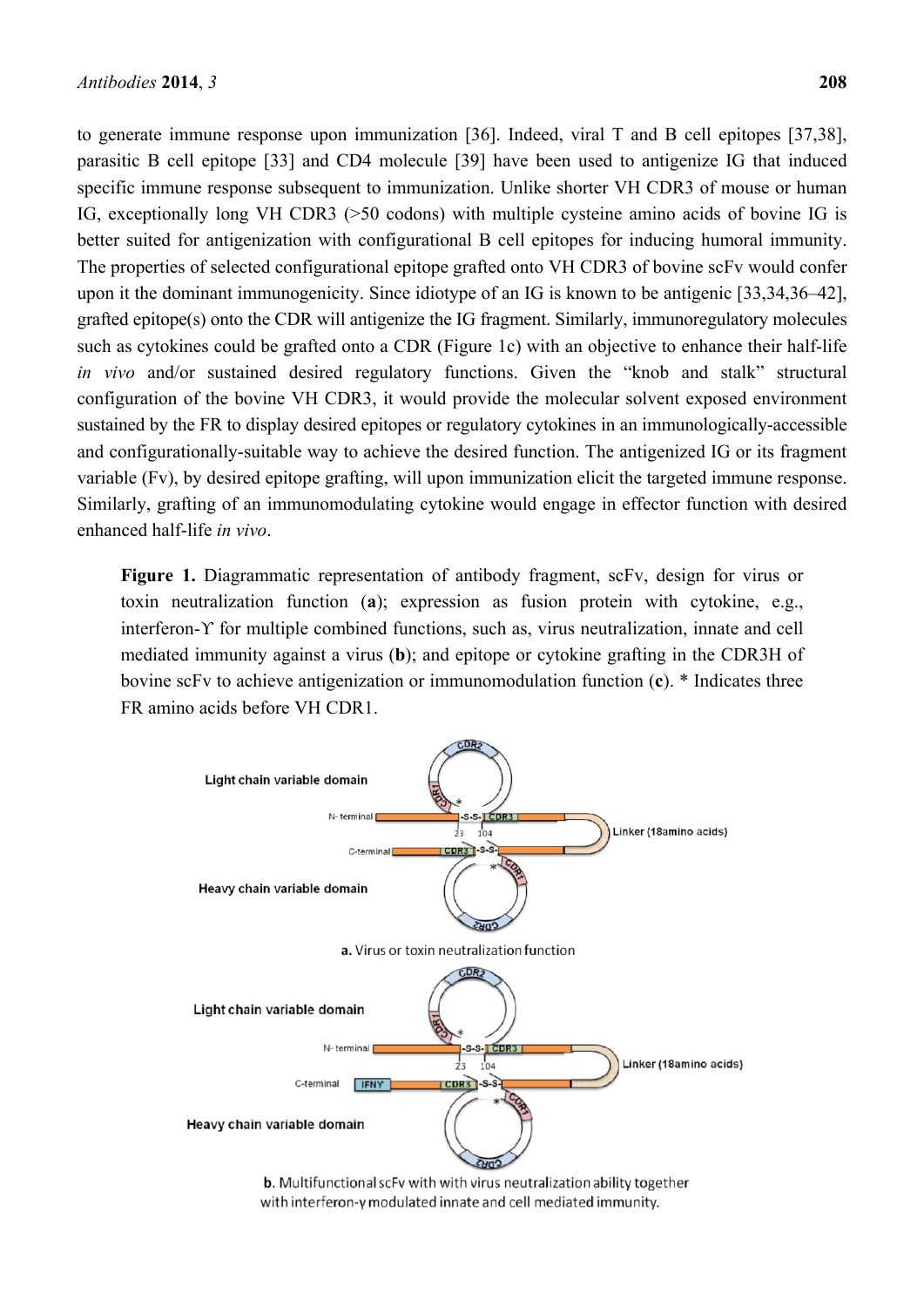

c. scFv antigenization or immunomodulation Function

#### **3. Development of Bovine Antiviral Antibodies**

The development of engineered bovine antibody fragments is yet to be fully realized given its unique structural characteristics, especially the VH CDR3 architecture. A wide variety of scFvs or Fab, originating from hybridomas or phage libraries, for diagnostic and therapeutic purposes, have been constructed against various bacterial and viral pathogens using different expression systems [15]. An scFv with a  $(Gly_4Ser)$ <sub>3</sub> linker, against foot and mouth disease virus (FMDV) in cattle, was expressed in *E. coli* as inclusion bodies where the VH and VL were amplified from a murine monoclonal antibody, 1C7, specific for Type O FMDV. As expected, the scFv conserved the same binding specificity as the parent monoclonal antibody [43]. Other similar scFv developed against various bacterial and viral antigens for diagnosis and treatment of human diseases include antihepatitis B surface antigen (HBsAg), *Listeria monocytogenes* [44] and *Mycobacterium avium* subsp. *paratuberculosis* [45]. Single chain Fvs have been recently produced against cellular prion protein  $(PrP<sup>c</sup>)$ , one of which inhibits  $PrP<sup>c</sup>$  translocation to the cell surface [46–48]. Engineered scFv against bovine pathogens hold a strong clinical potential in immunodiagnostics and therapeutics, however, not many of these engineered antibodies have been developed against veterinary pathogens. We previously reported the construction of scFv against bovine herpesvirus type-1 (BoHV-1) [24,25,49]. The anti-BoHV-1 scFv were produced in the *Pichia pastoris* yeast expression system to allow linker-influenced multimerization and glycosylation. Significant *in vitro* virus neutralization was achieved by both the monomeric (18 amino acid linker) and dimerized (7 amino acid linker) scFv [24], though two-fold concentration of monomeric scFv was needed for virus neutralization as compared to dimerized scFv (diabody). A single amino acid change (Asp to Gly) at position 98 according to IMGT unique numbering [31,32] in the VH FR3 of scFv affected the viral neutralization dynamics in a dose-dependent manner [49]. Further, enhancement in the potency of virus neutralization function due to non-covalent multimerization was noted in scFv with two amino acid linker (tri- or tetra-body) [25]. These mono- or multi-meric scFv produced in the *Pichia pastoris* had extensive glycosylation heterogeneity (discussed in [25]) but it did not affect their viral antigen recognition and neutralization function.

Earlier, phage display technology was exploited to generate bovine antibodies against a model antigen glutathione S-transferase [50]. This was followed by the development of a bovine-anti-FMDV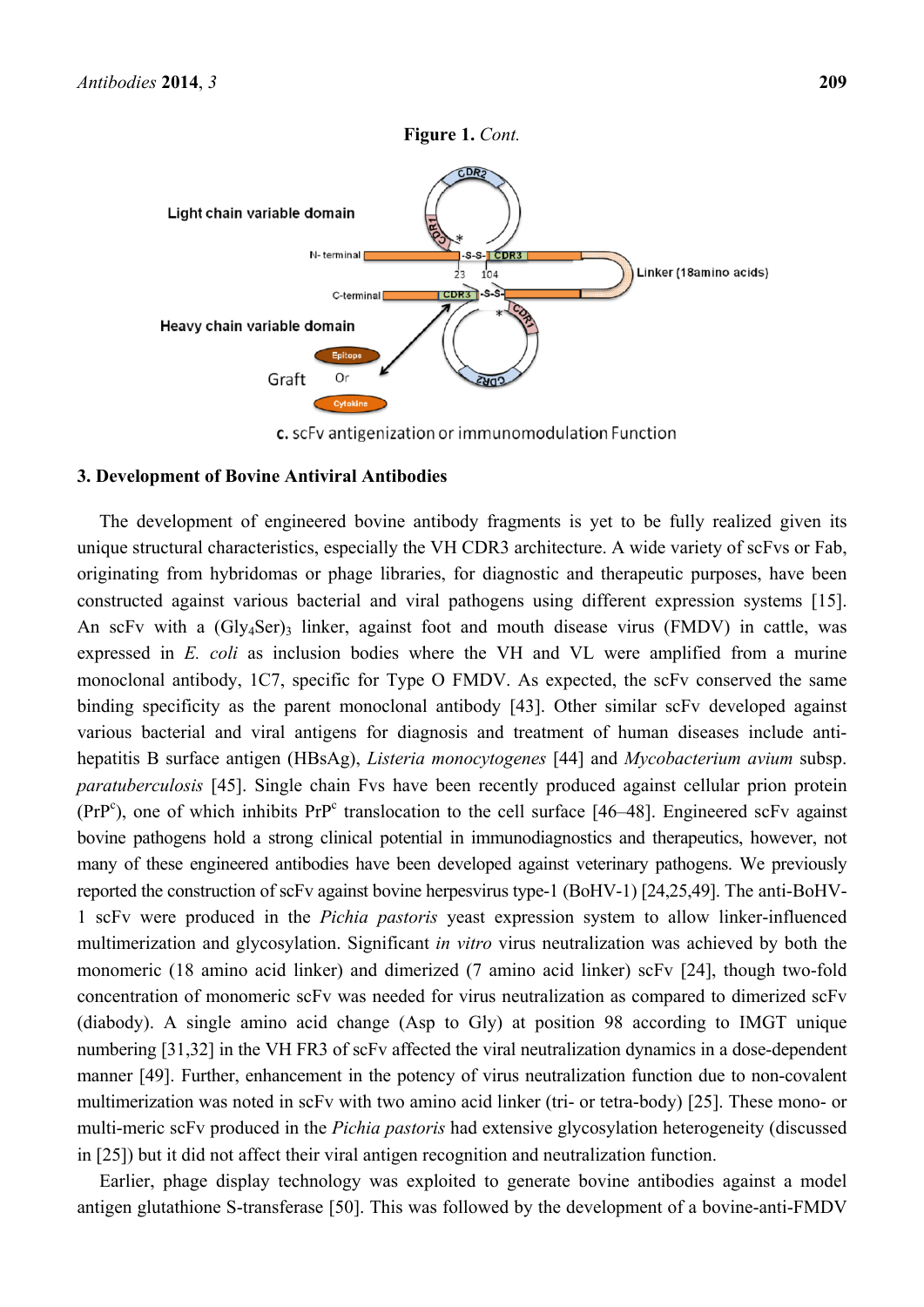Fab phage library from vaccinated cattle [51]. Single VH-CH1 from Fab were obtained, which showed properties of antigen binding in *in vitro* assays, such as ELISA, western blotting and viral neutralization. It was suggested that the absence of  $V<sub>L</sub>$  domains in these single chain Fabs did not affect their virus neutralizing function. This finding was attributed to the main role of extended VH CDR3 (24 and 27 amino acids) [51] to virus neutralization. The bovine antibodies, especially those with exceptionally long VH CDR3 [6], provide opportunities for developing novel immunodiagnostics and therapeutics against infectious diseases across various species.

## **4. Development of Immunomodulating Drugs and Vaccines**

Recent X-ray crystal structure analysis of the largest existing antibody (BLV1H12) with an exceptional VH CDR3 size [6,8], revealed a unique "stalk and knob" structure of the antigen-combining site [16]. The knob region was shown to play a crucial role in antigen-binding and, therefore, as suggested previously [6], was exploited for generating fusion proteins with desired pharmacologic properties [52–54]. Since the knob region of BLV1H12 antibody constitutes the antigen-binding site, it was substituted with bovine granulocyte colony-stimulating factor 3 (CSF3; GCSF) and expressed as a stable fusion protein in mammalian expression system. The bovine antibody-bovine GCSF showed potency similar to bovine GCSF, stimulated granulocyte progenitors in dose-dependent manner, significantly increased the serum half life and sustained neutrophil populations for more than three weeks in rodent system [53]. These observations suggested that long-acting therapeutics could be developed using bovine antibody VH CDR3 for fusion of cytokines. Another recent study substituted the knob of BLV1H12 antibody by human erythropoietin protein (hEPO) [52]. The bovine antibody-hEPO fusion protein had potency comparable to the original hEPO, extended plasma half-life and sustained erythropoiesis stimulating activity in mouse model. Thus, generality of knob domain of bovine VH CDR3 for producing biologically active fusion proteins with enhanced pharmacokinetics opens opportunities for developing new generation of immunomodulating drugs. The stalk region of the bovine antibody (BLV1H12) VH CDR3 is a unique and rare protein motif that is seven-residue long solvent exposed beta-strand. Recent studies demonstrate that substitution of beta strand stalk in bovine antibody (BLV1H12) with another rigid structure with a superhelix composed of two or more alpha-helices with a repeated pattern, called coiled-coil, permits generation of functional antibody-bGCSF fusion protein [54]. This opens the opportunity for inserting these unique structures in the CDR of human or other antibodies for fusion of cytokines and growth factors. Such fusion proteins hold promise in developing new therapeutic drugs to combat a variety of infectious diseases, cancers and immune mediated diseases in humans.

Given the size ( $>50$  codons), structural and configurational characteristics of the exceptionally long VH CDR3 in bovine antibodies, these provide suitable platform for antigenization to develop new generation of vaccines. Overall, these observations suggest that the unique structural properties of the VH CDR3 of bovine antibody can be exploited for development of novel next generation of diagnostics, therapeutics, immunomodulators and vaccines.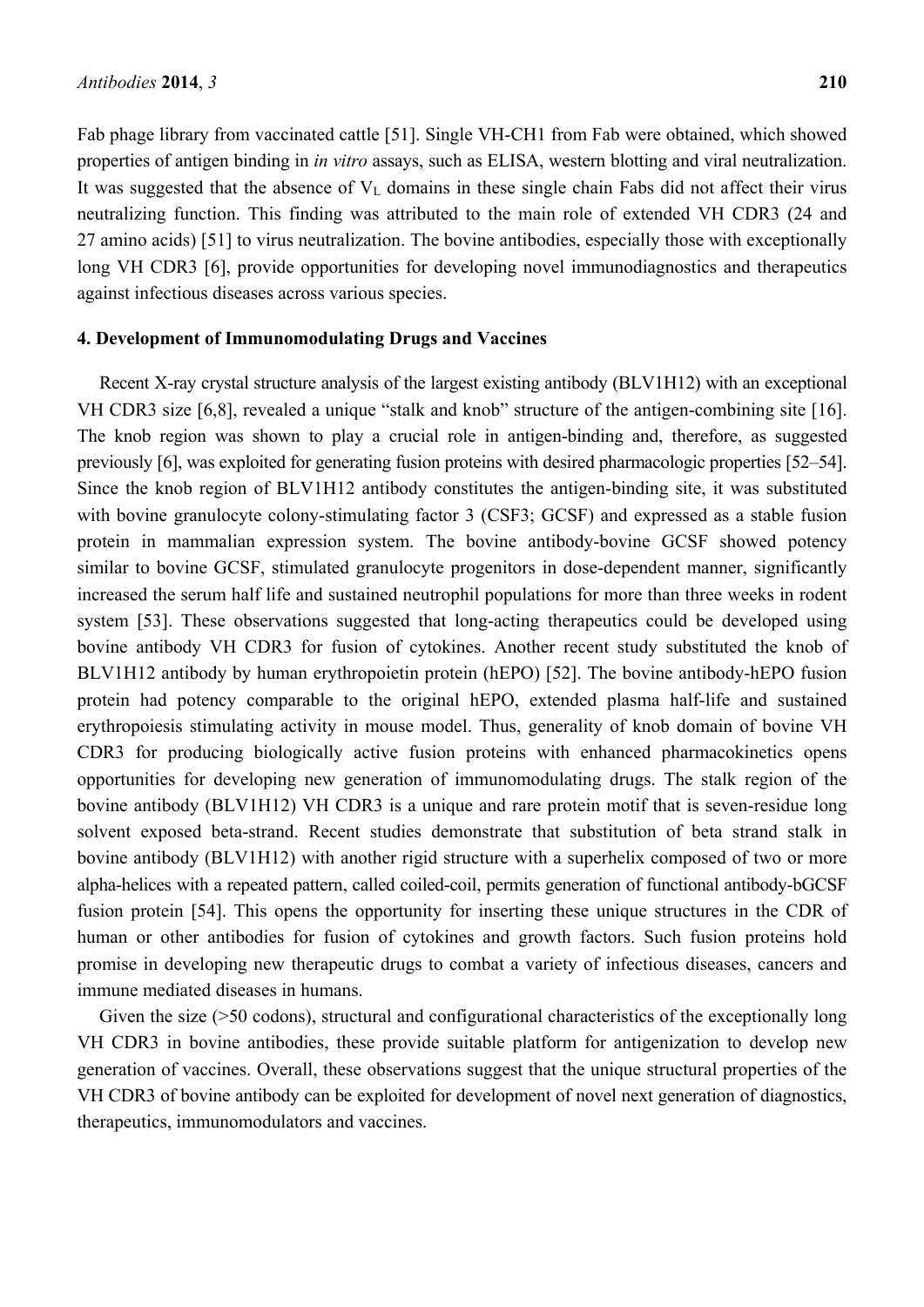#### **5. Conclusions and Future Directions**

Unlike conventional antibodies where the VH CDR3 loops across species usually range from 10 to 25 amino acids, the bovine VH CDR3 can be massive in size given its extensive heterogeneity extending from 3 to 66 amino acids. The exceptionally long VH CDR3 is encoded by unusually long germline D genes (49 codons) together with insertion of CSNS specifically at the IGH V-D junction. The mechanism of insertion of "a" nucleotide rich CSNS of non-IGHV and non-IGHD origin is yet to be understood. Interestingly, such an exceptionally long VH CDR3 confers unique "knob and stalk" architecture where the knob is separated by 20 Å solvent exposed rigid stalk composed of anti-parallel beta-strands. The substitution of knob with cytokines, such as, erythropoietin and granulocyte colony stimulating factor, resulted in functional fusion proteins with enhanced pharmacokinetics. Further, the ability to replace the beta-stranded stalk with other rigid structures, for example, repeat alpha-helices to form coiled-coil, without loss of function that mimicked the beta-stranded stalk opens opportunities for insertion of this structure in the CDR of antibodies of other species. Given the versatility of such a structural architecture in bovine antibody VH CDR3, it sets new future directions for the development of novel diagnostics, therapeutics, vaccines and immunomodulating drugs.

## **Acknowledgments**

This research was supported by NSERC Canada Discovery Grant to Azad K. Kaushik.

## **Author Contributions**

Ashish Sachan and Surinder Saini prepared the background information while Madhuri Koti reviewed the development of engineered anti-microbial antibodies. The conceptual aspects of desgining antibody fragments for desired function was provided by Azad Kaushik.

# **Conflicts of Interest**

The authors declare no conflict of interest.

# **References**

- 1. Lefranc, M.-P.; Lefranc, G. *The Immunoglobulin Factsbook*; Academic Press: San Diego, CA, USA, 2001.
- 2. Saini, S.S.; Hein, W.R.; Kaushik, A. A single predominantly expressed polymorphic immunoglobulin VH gene family, related to mammalian group, I, clan, II, is identified in cattle. *Mol. Immunol.* **1997**, *34*, 641–651.
- 3. Pasman, Y.; Saini, S.S.; Smith, E.; Kaushik, A.K. Organization and genomic complexity of bovine lambda-light chain gene locus. *Vet. Immunol. Immunopathol.* **2010**, *135*, 306–313.
- 4. Pasman, Y.; Bhogal, R.; Kaushik, A.K. Novel perspective on antibody diversification from bovine immunoglobulin genetics. In *Cattle: Domestication, Diseases and Environment*; Liu, G., Ed.; Nova Science Publishers, Inc.: New York, NY, USA, 2013; pp. 1–23.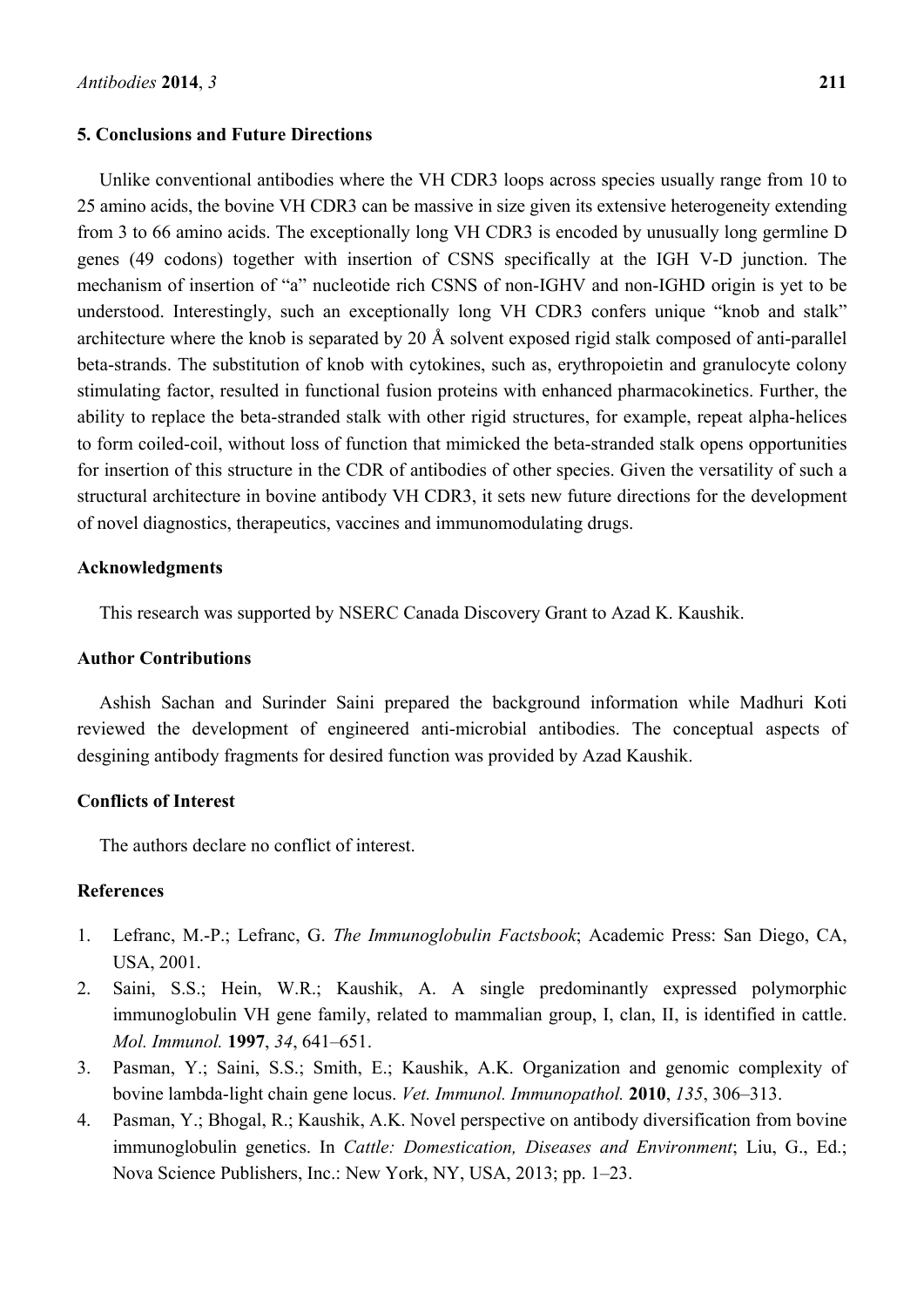- 5. Kaushik, A.K.; Kehrli, M.E., Jr.; Kurtz, A.; Ng, S.; Koti, M.; Shojaei, F.; Saini, S.S. Somatic hypermutations and isotype restricted exceptionally long CDR3H contribute to antibody diversification in cattle. *Vet. Immunol. Immunopathol.* **2009**, *127*, 106–113.
- 6. Saini, S.S.; Allore, B.; Jacobs, R.M.; Kaushik, A. Exceptionally long CDR3H region with multiple cysteine residues in functional bovine IgM antibodies. *Eur. J. Immunol.* **1999**, *29*, 2420–2426.
- 7. Saini, S.S.; Farrugia, W.; Ramsland, P.A.; Kaushik, A.K. Bovine IgM antibodies with exceptionally long complementarity-determining region 3 of the heavy chain share unique structural properties conferring restricted VH + Vlambda pairings. *Int. Immunol.* **2003**, *15*, 845–853.
- 8. Saini, S.S.; Kaushik, A. Extensive CDR3H length heterogeneity exists in bovine fetal VDJ rearrangements. *Scand. J. Immunol.* **2002**, *55*, 140–148.
- 9. Shojaei, F.; Saini, S.S.; Kaushik, A.K. Unusually long germline DH genes contribute to large sized CDR3H in bovine antibodies. *Mol. Immunol.* **2003**, *40*, 61–67.
- 10. Koti, M.; Kataeva, G.; Kaushik, A.K. Novel atypical nucleotide insertions specifically at VH-DH junction generate exceptionally long CDR3H in cattle antibodies. *Mol. Immunol.* **2010**, *47*, 2119–2128.
- 11. Kaushik, A.; Shojaei, F.; Saini, S.S. Novel insight into antibody diversification from cattle. *Vet. Immunol. Immunopathol.* **2002**, *87*, 347–350.
- 12. Koti, M.; Kataeva, G.; Kaushik, A.K. Organization of D(H)-gene locus is distinct in cattle. *Dev. Biol. (Basel)* **2008**, *132*, 307–313.
- 13. Larsen, P.A.; Smith, P.L. Application of circular consensus sequencing and network analysis to characterize the bovine IgG repertoire. *BMC Immunol.* **2012**, *13*, 52.
- 14. Walther, S.; Czerny, C.P.; Diesterbeck, U.S. Exceptionally long CDR3H are not isotype restricted in bovine immunoglobulins. *PLoS One* **2013**, *8*, e64234.
- 15. Dubel, S. *Handbook of Therapeutic Antibodies*; Weiley-Blackwell: Weinheim, Germany, 2010; p. 1204.
- 16. Wang, F.; Ekiert, D.C.; Ahmad, I.; Yu, W.; Zhang, Y.; Bazirgan, O.; Torkamani, A.; Raudsepp, T.; Mwangi, W.; Criscitiello, M.F.; *et al.* Reshaping antibody diversity. *Cell* **2013**, *153*, 1379–1393.
- 17. Beck, A.; Wurch, T.; Bailly, C.; Corvaia, N. Strategies and challenges for the next generation of therapeutic antibodies. *Nat. Rev. Immunol.* **2010**, *10*, 345–352.
- 18. Nelson, A.L.; Dhimolea, E.; Reichert, J.M. Development trends for human monoclonal antibody therapeutics. *Nat. Rev. Drug Discov.* **2010**, *9*, 767–774.
- 19. Brekke, O.H.; Sandlie, I. Therapeutic antibodies for human diseases at the dawn of the twenty-first century. *Nat. Rev. Drug Discov.* **2003**, *2*, 52–62.
- 20. Nelson, A.L. Antibody fragments: Hope and hype. *MAbs* **2010**, *2*, 77–83.
- 21. Kontermann, R.E. Strategies for extended serum half-life of protein therapeutics. *Curr. Opin. Biotechnol.* **2011**, *22*, 868–876.
- 22. Chen, W.; Dimitrov, D.S. Human monoclonal antibodies and engineered antibody domains as HIV-1 entry inhibitors. *Curr. Opin. HIV AIDS* **2009**, *4*, 112–117.
- 23. Smith, K.G.; Clatworthy, M.R. FcgammaRIIB in autoimmunity and infection: Evolutionary and therapeutic implications. *Nat. Rev. Immunol.* **2010**, *10*, 328–343.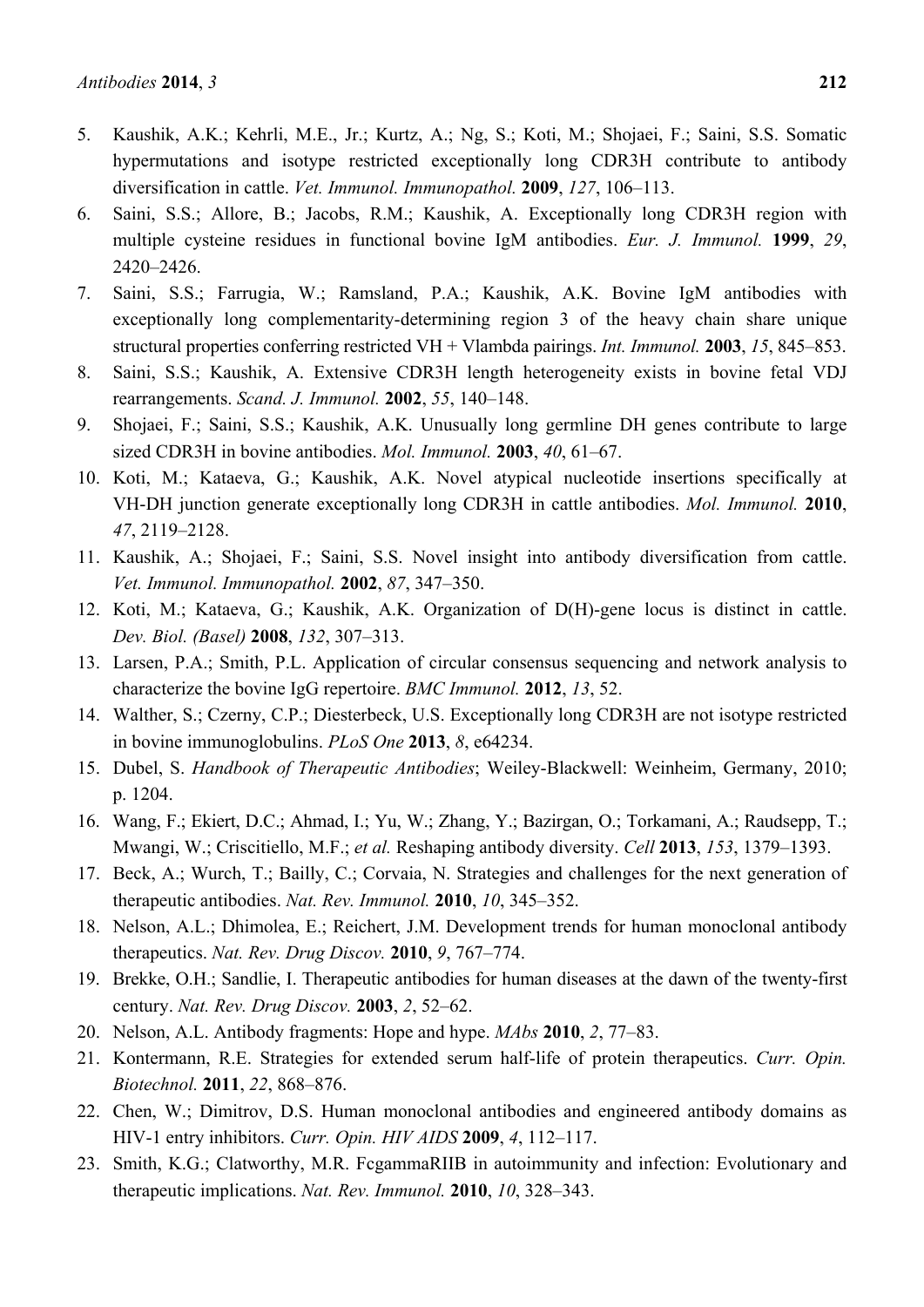- 24. Koti, M.; Farrugia, W.; Nagy, E.; Ramsland, P.A.; Kaushik, A.K. Construction of single-chain Fv with two possible CDR3H conformations but similar inter-molecular forces that neutralize bovine herpesvirus 1. *Mol. Immunol.* **2010**, *47*, 953–960.
- 25. Pasman, Y.; Nagy, E.; Kaushik, A.K. Enhanced bovine herpesvirus type 1 neutralization by multimerized single-chain variable antibody fragments regardless of differential glycosylation. *Clin. Vaccine Immunol.* **2012**, *19*, 1150–1157.
- 26. Weiner, L.M.; Surana, R.; Wang, S. Monoclonal antibodies: Versatile platforms for cancer immunotherapy. *Nat. Rev. Immunol.* **2010**, *10*, 317–327.
- 27. Weiner, L.M.; Murray, J.C.; Shuptrine, C.W. *A*ntibody-based immunotherapy of cancer. *Cell* **2012**, *148*, 1081–1084.
- 28. De Bruyn, M.; Bremer, E.; Helfrich, W. Antibody-based fusion proteins to target death receptors in cancer. *Cancer Lett.* **2013**, *332*, 175–183.
- 29. Chan, A.C.; Carter, P.J. Therapeutic antibodies for autoimmunity and inflammation. *Nat. Rev. Immunol.* **2010**, *10*, 301–316.
- 30. Townsend, M.J.; Monroe, J.G.; Chan, A.C. B-cell targeted therapies in human autoimmune diseases: An updated perspective. *Immunol. Rev.* **2010**, *237*, 264–283.
- 31. Lefranc, M.P.; Pommié, C.; Ruiz, M.; Giudicelli, V.; Foulquier, E.; Truong, L.; Thouvenin-Contet, V.; Lefranc, G. IMGT unique numbering for immunoglobulin and T cell receptor variable domains and Ig superfamily V-like domains. *Dev. Comp. Immunol.* **2003**, *27*, 55–77.
- 32. Kaas, Q.; Ehrenmann, F.; Lefranc, M.P. IG, TR and IgSF, MHC and MhcSF: What do we learn from the IMGT Colliers de Perles? *Brief. Funct. Genomics Proteomics* **2007**, *6*, 253–264.
- 33. Billetta, R.; Hollingdale, M.R.; Zanetti, M. Immunogenicity of an engineered internal image antibody. *Proc. Natl. Acad. Sci. USA* **1991**, *88*, 4713–4717.
- 34. Zanetti, M.; Rossi, F.; Lanza, P.; Filaci, G.; Lee, R.H.; Billetta, R. Theoretical and practical aspects of antigenized antibodies. *Immunol. Rev.* **1992**, *130*, 125–150.
- 35. Jerne, N.K. The Nobel Lectures in Immunology. The Nobel Prize for Physiology or Medicine, 1984. The generative grammar of the immune system. *Scand. J. Immunol.* **1993**, *38*, 1–9.
- 36. Zanetti, M. Antigenized antibodies. *Nature* **1992**, *355*, 476–477.
- 37. Brumeanu, T.D.; Bot, A.; Bona, C.A.; Dehazya, P.; Wolf, I.; Zaghouani, H. Engineering of doubly antigenized immunoglobulins expressing T and B viral epitopes. *Immunotechnology* **1996**, *2*, 85–95.
- 38. Musselli, C.; Daverio-Zanetti, S.; Zanetti, M. Antigenized antibodies expressing Vbeta8.2 TCR peptides immunize against rat experimental allergic encephalomyelitis. *J. Immune Based Ther. Vaccines* **2004**, *2*, 9.
- 39. Lanza, P.; Billetta, R.; Antonenko, S.; Zanetti, M. Active immunity against the CD4 receptor by using an antibody antigenized with residues 41–55 of the first extracellular domain. *Proc. Natl. Acad. Sci. USA* **1993**, *90*, 11683–11687.
- 40. Billetta, R.; Zanetti, M. Antigenicity and immunogenicity of antigenized antibodies. Studies on B and T cells. *Int. Rev. Immunol.* **1993**, *10*, 251–263.
- 41. Kumagai, Y. Epitope-grafted and antigenized antibodies can be used for versatile vaccination strategies to induce epitope-specific immune responses. *J. Nippon Med. Sch.* **2011**, *78*, 66–67.